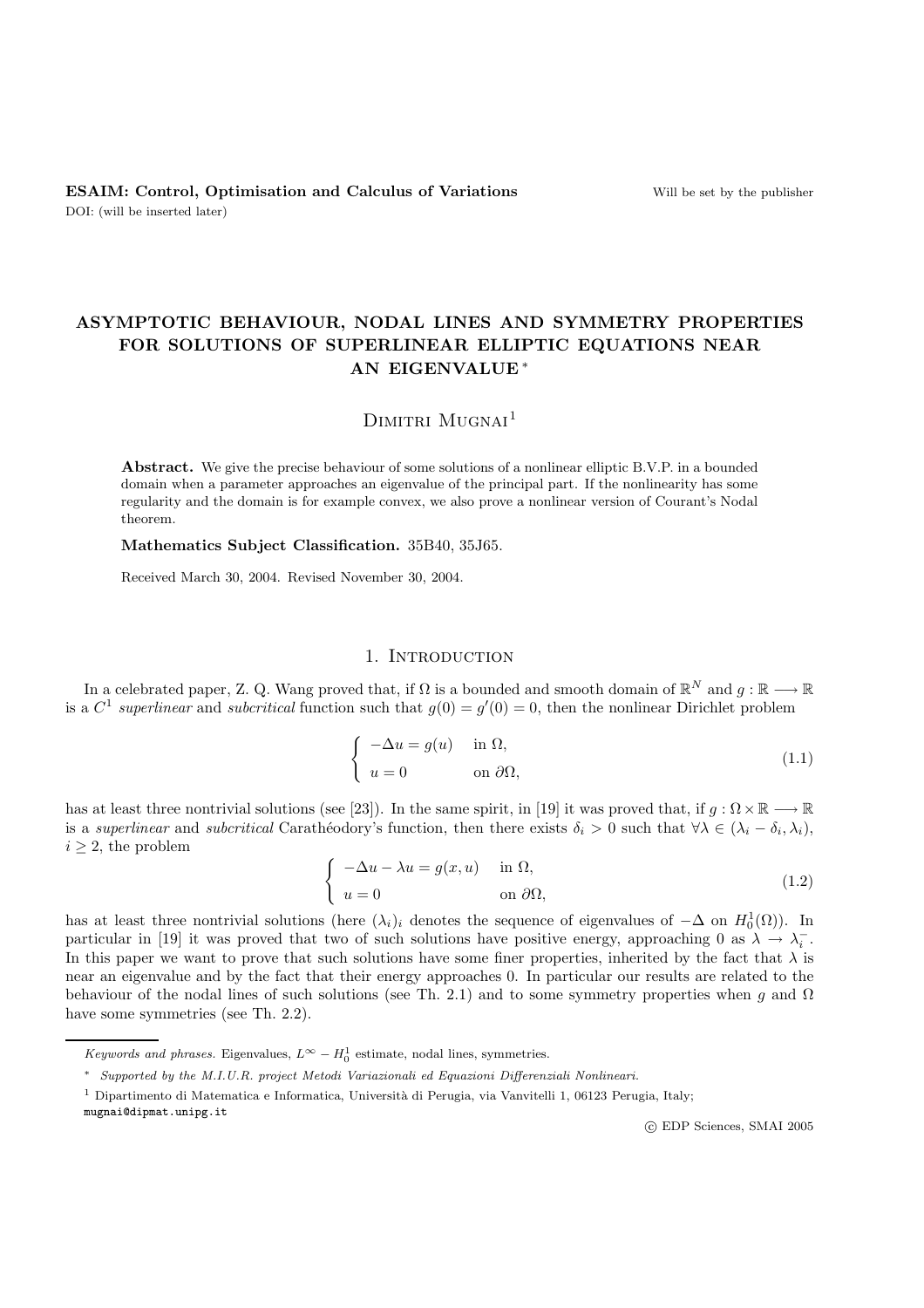To our knowledge, there are not many results concerning nodal lines of sign-changing solutions, as the ones we are considering. For sure, remarkable results can be found in  $[4, 6, 7, 10]$ . In  $[6]$ , the authors assume to deal with a function  $q : \Omega \times \mathbb{R} \longrightarrow \mathbb{R}$  of class  $C^1$  such that

 $\overline{(g_1)}$   $g(x, 0) = 0$  for all  $x \in \Omega$ ;  $\overline{(g_2)}$   $\exists p \in (2,2^*)$  such that  $|g'_t(x,t)| \leq C(1+|t|^{p-2})$  for all  $x \in \Omega$ ,  $t \in \mathbb{R}$ ;

 $\overline{(g_3)}$   $g'_t(x,t) > g(x,t)/t$  for all  $x \in \Omega$ ,  $t \neq 0$ ;<br>  $\overline{(g_4)} \exists R > 0$  and  $\theta > 2$  such that  $0 < \theta G(x,t) \leq tg(x,t)$  for all  $x \in \Omega$ ,  $|t| \geq R$ , where  $G(x,t) = \int_0^t g(x,s) ds$ .

Under these assumptions, they prove that problem (1.1) has one changing sign solution with exactly two nodal domains and Morse index 2, provided the second eigenvalue of  $-\Delta - g_t'(x, 0)$  is strictly positive. Note that in the case of problem (1.2) it means  $\Delta \leq \lambda$ . Under similar assumptions in [10] the oxistence of one solution t the case of problem (1.2) it means  $\lambda < \lambda_2$ . Under similar assumptions, in [10] the existence of one solution to problem (1.1) which changes sign exactly once and has connected nodal domains, is proved.

Moreover, in [7] the authors consider a problem similar to (1.2), but with  $\lambda < 0$ ; this means that such a problem is substantially similar to problem (1.1), since  $-\Delta - \lambda$  induces a positive definite quadratic form whenever  $\lambda < \lambda_1$ . In this case they deal with an autonomous function  $g = g(t)$  and they make assumptions analogous to  $\overline{(g_1)} - \overline{(g_4)}$  for the autonomous case, with  $R = 0$  in  $\overline{(g_4)}$ , proving the existence of three nodal solutions, but with the further assumption that  $\Omega$  is big enough.

Finally, in [4], several existence results are given for problem  $(1.1)$  with an autonomous q, according to the assumptions made on q,  $q'$  and the growth conditions at infinity (superlinear or asymptotically linear). Concerning the superlinear case, they results can be stated in the following way: if g is of class  $C^1$  with  $g(0) = 0, \lambda_i < g'(0) < \lambda_{i+1}, i \ge 1$ , if sign changing solutions are isolated, then there exists a sign changing solution to problem (1.1).

Therefore, Theorem 2.1 in Section 2 can be considered as a counterpart of the results stated above. In fact, no regularity assumption is made on the *nonautonomous* function g (so no condition is made on its derivative), no restrictions are made on  $\Omega$ , a multiplicity result is always given and  $\lambda$  can be as big as desired, provided it is close to an eigenvalue of  $-\Delta$ . The novelty of Theorem 2.1 with respect to the results of [19], is that here we give a precise behaviour of the solutions  $u_\lambda$  for  $\lambda \sim \lambda_i$ , showing that such solutions change sign and giving some properties of their nodal lines (see Ths. 2.1 and 2.2 and their corollaries).

It is also worth mentioning the problem (in the entire space)

$$
\begin{cases}\n-\Delta u + a(x)u = g(x, u) & \text{in } \mathbb{R}^N, \\
u \in H^1(\mathbb{R}^N),\n\end{cases}
$$

studied in  $[5]$ . Therein, the existence of one sign changing solutions is proved when g is subcritical and superlinear and a satisfies some suitable assumptions. In addition, if g is odd in u, the existence of a sequence  $u_k$  of nodal solutions with at most  $k + 1$  nodal regions is proved.

Concerning symmetry properties of solutions of nonlinear subcritical homogeneous boundary problems, depending on the geometry of  $\Omega$ , there are plenty of results. But in such cases the authors assume to deal with *positive* solutions in presence of functions g's of class  $C^1$  (for example, see [12, 16, 20] and the references quoted therein). For example, in [12] the authors consider the problem

$$
\begin{cases}\n-\Delta u - \lambda u = g(u) & \text{in } \Omega, \\
u > 0 & \text{in } \Omega, \\
u = 0 & \text{on } \partial\Omega,\n\end{cases}
$$

where  $\Omega$  is convex in the x<sub>i</sub>–direction, symmetric w.r.t. the hyperplane  $x_1 = 0$  and  $g(0) \ge 0$ ; using the maximum principle they show that any solution v in  $H_0^1(\Omega)$  of the linearized problem  $-\Delta v - \lambda v = g'(u)v$  is even–symmetric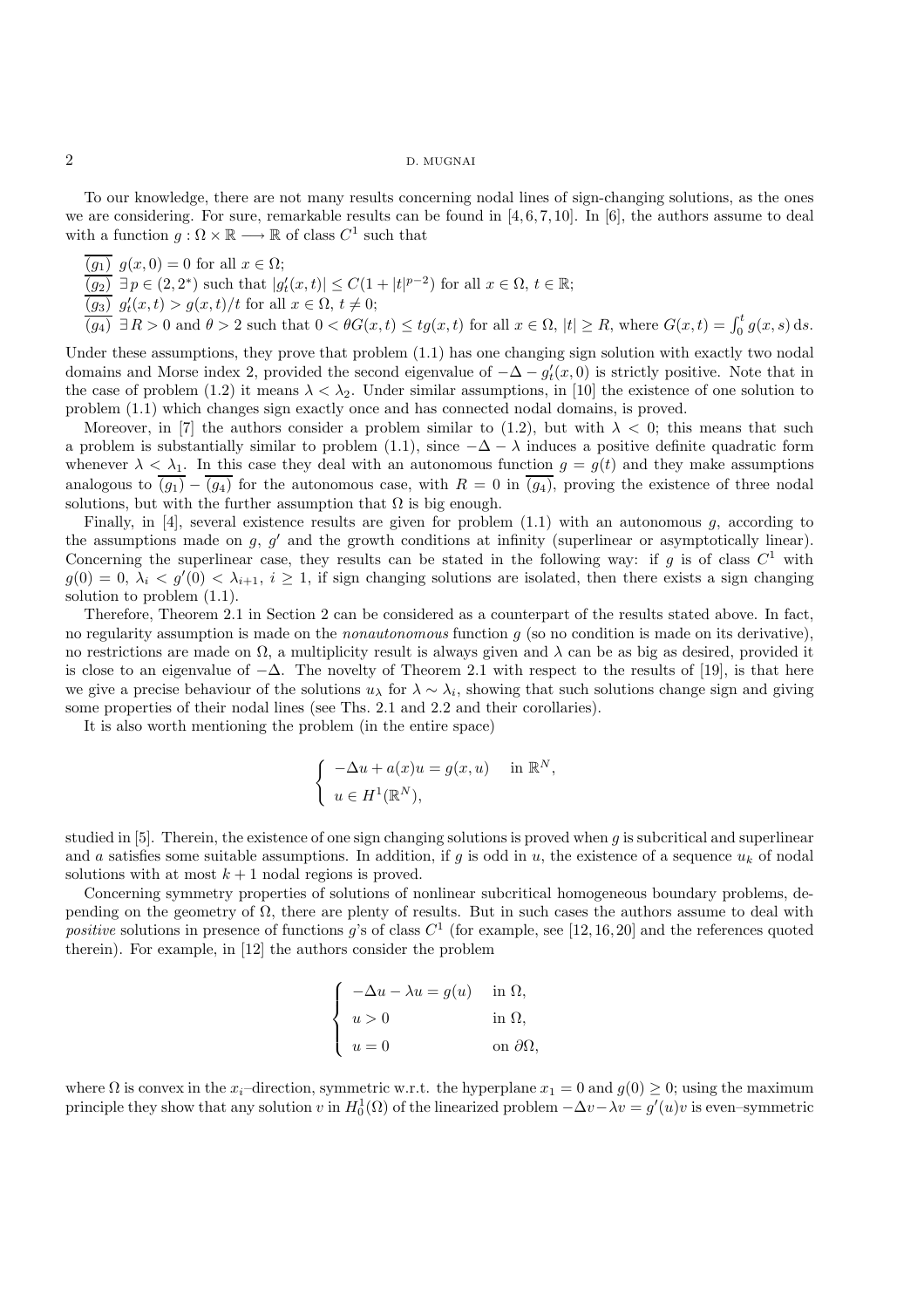in  $x_1$ . In [20] the author considers the problem

$$
\begin{cases}\n-\Delta u = g(x, u) & \text{in } \Omega, \\
u = 0 & \text{on } \partial\Omega,\n\end{cases}
$$

where g is even in  $x_1$  and convex in u, and she shows that any *positive* solution u is even in  $x_i$ . Moreover, she also proves that, if  $\Omega$  is an annulus or a ball,  $q(|x|, \cdot)$  is strictly convex, u is a solution of index 1, then u is axially symmetric. The author underlines the fact that such a result is not easily applicable to changing sign solutions, since changing sign solutions generally have Morse index greater than 1. Regardless of the Morse index, in Theorem 2.2 we will prove such a symmetry result for the solutions under investigation of problem (1.2).

Of course, more general problems can be considered. For example, in [16] it is shown that solutions u of the problem

$$
\begin{cases}\n-\Delta u = g(u) & \text{in } \Omega, \\
u > 0 & \text{in } \Omega, \\
u = 0 & \text{on } \partial\Omega,\n\end{cases}
$$

where  $\Omega$  is a small perturbation of a symmetric domain for which the Gidas, Ni and Nirenberg symmetry result holds, and g is subcritical or critical, are even–symmetric.

The most natural generalization of the previous problems is obtained in presence of the  $p$ -Laplace operator, when the typical problem is the following:

$$
\begin{cases}\n-\Delta_p u = g(u) & \text{in } \Omega, \\
u > 0 & \text{in } \Omega, \\
u = 0 & \text{on } \partial\Omega.\n\end{cases}
$$

Under suitable assumptions on g (typically g of class  $C^1$ , convex, and symmetric in the direction  $\nu$ ), symmetry results of the type

$$
\Omega \text{ symmetric w.r.t. a direction } \nu \Longrightarrow u \text{ is even in the direction } \nu \tag{1.3}
$$

are given, for example, in [13, 14]. In this sense our results complement the results given in the papers quoted above.

Another aspect of this paper is a contribution to a nonlinear version of Courant's nodal theorem. More precisely, our result is in the spirit of [11], in which the author proves the following: if  $\Omega$  is a bounded (possibly nonsmooth) domain of  $\mathbb{R}^N$  which is convex and symmetric w.r.t. k orthogonal directions,  $1 \leq k \leq N$ , then the nodal lines of the eigenfunctions  $e_2, \ldots, e_{k+1}$  of the problem

$$
\begin{cases}\n-\Delta u = \lambda u & \text{in } \Omega, \\
u = 0 & \text{on } \partial \Omega,\n\end{cases}
$$

intersect the boundary. In Theorem 2.1, only assuming  $\Omega$  smooth enough, we prove that the sign changing solutions found when  $\lambda$  belongs to a suitable left neighborhood of  $\lambda_i$ , behave like the eigenfunction  $e_i$ . Therefore, for example, if  $i = 2$  and  $\Omega$  is convex, in Corollary 2.1, we prove that the solutions have exactly two nodal domains and the nodal line touches the boundary of  $\Omega$ .

For completeness, we also recall a version of Courant's nodal theorem for the p–Laplacian found in [15], and that in the case of sublinear elliptic problems in  $\mathbb{R}^N$ , in [2] the authors prove the existence of radial compactly supported solutions with any given number of nodes.

Finally, in Theorem 2.2, we show a result of symmetry in the spirit of (1.3), showing that both the solutions under considerations, *i.e.* for  $\lambda$  close to  $\lambda_i$ , have the same symmetry as  $\Omega$ .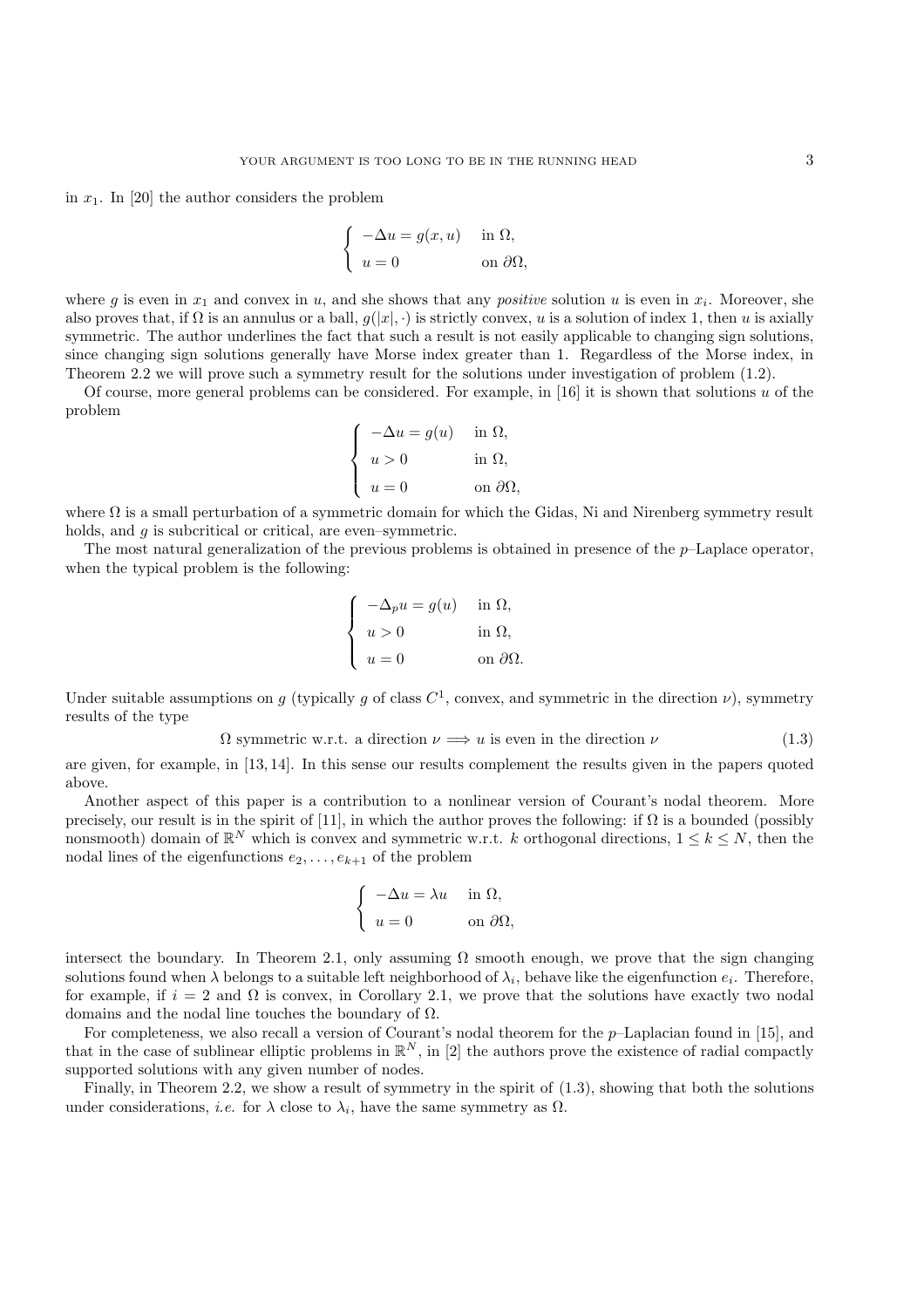### 2. Assumptions and main results

Throughout this paper, we will consider a bounded domain  $\Omega \subset \mathbb{R}^N$  which is so smooth that the classical regularity results for solutions of elliptic equations can be applied. To this purpose it is enough to assume, for example, that  $\partial\Omega$  is of class  $C^2$ .

Moreover, we will assume some usual conditions for a standard superlinear and subcritical nonlinearity:

- $(g_1)$   $g : \Omega \times \mathbb{R} \longrightarrow \mathbb{R}$  is a Carathéodory's function;
- $(g_2)$  there exist constants  $a > 0$ ,  $s > 1$  (and  $s < \frac{N+2}{N-2}$  if  $N \ge 3$ ) such that  $\forall t \in \mathbb{R}$  and for  $a.e.$   $x \in \Omega$

$$
|g(x,t)| \le a|t|^s;
$$

(g<sub>3</sub>)  $\forall t \neq 0$  and for *a.e.* x in  $\Omega$ 

$$
0 < \mu G(x, t) \le g(x, t)t
$$

where  $\mu = s + 1$  and  $G(x, t) = \int_0^t g(x, \sigma) d\sigma$ ;

 $(g_4)$  there exists  $c_1 > 0$  such that  $G(x, t) \ge c_1 |t|^{\mu} \ \forall t \in \mathbb{R}$  and for  $a.e.$   $x \in \Omega$ .

Such assumptions are quite natural and common when one studies nonlinear subcritical problems (see [1,17,21], the papers quoted above,  $\dots$ ).

**Remark 2.1.** In order to get existence of nodal solutions, in the papers quoted in the Introduction, the authors always assume to deal with a regular function g (at least of class  $C<sup>1</sup>$ ), usually even independent of x. Here we only assume  $q$  to be continuous in the second variable.

**Remark 2.2.** We remark that, usually, in  $(g_3)$  one requires only  $\mu > 2$ . But by  $(g_2)$  and  $(g_4)$ , one immediately gets  $\mu \leq s+1$  (and so  $s > 1$ ). Therefore a stronger assumption is made on  $\mu$ ; however such an assumption is satisfied whenever  $g(x,t)$  "behaves" like  $|t|^{s-2}t$ .

**Remark 2.3.** If g is continuous on  $\Omega \times \mathbb{R}$ , condition (g<sub>4</sub>) comes by integration of (g<sub>3</sub>), with the constant  $c_1$ replaced by a function  $c_1(x)$ .

From now on, we will denote by  $e_i$  any nontrivial element of  $E_{\lambda_i}$  with  $||e_i||_{L^2} = 1$ , where  $E_{\lambda_i}$  denotes the eigenspace of  $-\Delta$  on  $H_0^1(\Omega)$  associated to the eigenvalue  $\lambda_i$ . Since  $\Omega$  is of class  $C^2$ , it is a classical fact that  $e_i$ is smooth.

We are now able to state the first result of this paper.

**Theorem 2.1.** *Under hypotheses*  $(g_1) - (g_4)$ *, for any*  $i \geq 2$  *there exists*  $\tau_i > 0$  *such that for any*  $\lambda \in (\lambda_i - \tau_i, \lambda_i)$ *,* problem (1.2) has at least two distinct continuous nontrivial sign–changing solutions  $u^1_\lambda$  and  $u^2_\lambda$  such that, for  $any \; k = 1, 2,$ 

- (a)  $u_{\lambda}^{k} \to 0$  *in*  $H_{0}^{1}(\Omega)$ *;*
- **(b)** *for any sequence*  $(\mu_n)_n \subset (\lambda_i \tau_i, \lambda_i)$  *converging to*  $\lambda_i$ *, the sequence*  $\left( \frac{u_{\mu_n}^k}{\| u_{\mu_n}^k \|} \right)$  $\setminus$ *is compact in*  $H_0^1(\Omega)$ *and the set of its limits points is contained in the set*  $\{e \in E_{\lambda_i} : ||e|| = \frac{1}{\sqrt{\lambda}}\}$ }*;*

λi

**(c)**  $\exists C = C(i) > 0$  *such that*  $||u_{\lambda}^{k}||_{\infty} \leq C||u_{\lambda}^{k}||.$ 

Here  $||u||$  denotes the norm of u in  $H_0^1(\Omega)$ , *i.e.* the  $L^2$ -norm of  $Du$ .

**Remark 2.4.** A straightforward corollary of (a) and (b) of Theorem 2.1 is that  $u_{\lambda}^{k} \to 0$  uniformly in  $\Omega$  as  $\lambda \to \lambda_i^-$  for any  $k = 1, 2$ .

A remarkable consequence of the previous theorem is the following nonlinear version of Courant's Nodal theorem.

**Corollary 2.1.** *Assume that*  $\Omega \subset \mathbb{R}^N$ ,  $N \geq 2$ , *is such that the Courant's nodal theorem holds, that*  $g : \Omega \times \mathbb{R} \longrightarrow$  $\mathbb{R}$  *is of class*  $C^1$  *and that*  $t^2 \frac{\partial g}{\partial t}(x,t) > tg(x,t)$  *for all*  $(x,t) \in \Omega \times \mathbb{R}$ *. Moreover, assume that*  $\lambda_2$  *is simple and*<br>*that*  $(a_1) = (a_1)$  *hold. Then the solutions us 's found in Theorem* 2.1 *fo that*  $(g_1) - (g_4)$  *hold. Then the solutions*  $u_\lambda$ 's found in Theorem 2.1 for  $i = 2$  *have exactly two nodal domains and the nodal line of each*  $u_{\lambda}$  *intersects*  $\partial\Omega$ *.*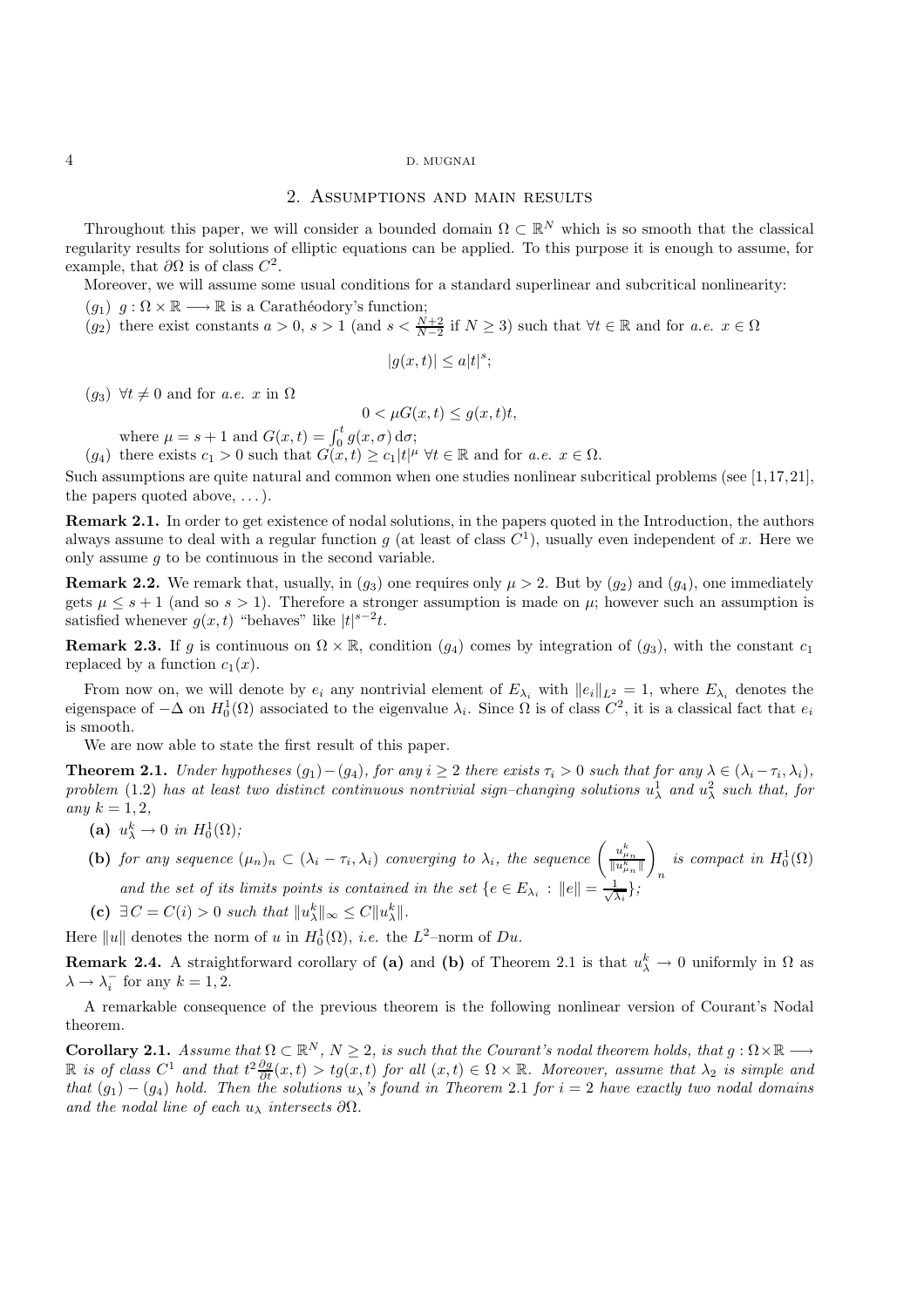**Remark 2.5.** According to Theorem 1.1 in [11], the Courant's nodal theorem holds holds, for example, if  $\Omega \subset \mathbb{R}^N$  is convex and symmetric w.r.t. k orthogonal directions,  $1 \leq k \leq N$ .

*Proof of Corollary* 2.1. Since each eigenvalue of  $-\Delta$  has finite multiplicity and  $\lambda_2$  is simple, we have  $\lambda_1 < \lambda <$  $\lambda_2 < \lambda_3$ . Since each  $u_\lambda$  is found by a linking structure involving the decomposition  $H_0^1(\Omega) = \text{Span}(e_1) \oplus \text{Span}(e_2) \oplus \text{Span}(e_3)$  $\text{Span}(e_2) \oplus \text{Span}(e_3,\ldots)$  (see [19]), it is a classical fact that  $i(u_\lambda) \leq 2$  (see [8]) and  $\#\{\text{nodal regions}\} \leq i(u_\lambda)$ , where  $i(u_\lambda)$  denotes the Morse index of  $u_\lambda$  (it is enough to adapt the proof of [8] under the assumptions on  $g_t$ , similarly to [3]). We remark that, since  $u_{\lambda} \in C(\overline{\Omega})$ , no further growth assumption on  $g_t'$  are needed. Moreover, since each  $u_{\lambda}$  changes sign, for  $\frac{u_{\lambda}}{\|u_{\lambda}\|} \to t_0 e_2$   $(t_0^2 = 1/\lambda_i)$ , we get that each  $u_{\lambda}$  has exactly two nodal domains. Let us set  $\Omega^+ = \{x \in \Omega : t_0 e_2(x) > 0\}.$ 

Let us prove that the nodal line  $\Gamma_{\lambda}$  of each  $u_{\lambda}$  cannot be closed. In fact, there exists  $\varepsilon > 0$  such that  $\forall \lambda \in (\lambda_i - \tau_i, \lambda_i)$  and  $\forall x \in \Omega^+$  with  $d(x, \Gamma) \geq \varepsilon$  it holds  $u_\lambda(x) \geq 0$  and  $\forall x \in \Omega \setminus \Omega^+$  such that  $d(x, \Gamma) \geq \varepsilon$  it holds  $u_\lambda(x) \leq 0$ . Otherwise we could find, for example, a point  $x_\lambda$  and then, by continuity of  $u_\lambda$ , an open set  $A_\lambda$ contained in  $\Omega^+$ , where  $u_\lambda$  is negative and with  $x_\lambda$  converging to a point  $x_0 \in \partial\Omega$ . Of course  $\frac{\partial u_\lambda}{\partial \nu}(x_0) \geq 0$ .

Assume that  $\frac{u_{\lambda}}{\|u_{\lambda}\|} \to t_0 e_2$  in  $W^{2,q}(\Omega)$  for some q. By the trace theorem there exists a universal constant  $T > 0$  such that

$$
\left\| D \frac{u_\lambda}{\|u_\lambda\|} - t_0 D e_2 \right\|_{L^q(\partial \Omega)} \leq T \left\| D \frac{u_\lambda}{\|u_\lambda\|} - t_0 D e_2 \right\|_{W^{1,q}(\Omega)} \leq T \left\| \frac{u_\lambda}{\|u_\lambda\|} - t_0 e_2 \right\|_{W^{2,q}(\Omega)} \to 0 \quad \text{as } \lambda \to \lambda_i.
$$

Therefore we can assume that  $D \frac{u_\lambda}{\|u_\lambda\|} \to t_0 D e_2$  *a.e.* on  $\partial \Omega$ . In particular we can choose  $x_\lambda \in A_\lambda$  converging to a point  $x_0 \in \partial\Omega$  where  $D\frac{u_\lambda}{\|u_\lambda\|}$  converges to  $t_0 De_2$ . Then  $\frac{\partial u_\lambda}{\partial \nu}(x_0) \to \frac{\partial t_0 e_2}{\partial \nu}(x_0)$  and a contradiction arises, since by classical results  $\frac{\partial t_0 e_2}{\partial \nu} |_{\partial \Omega^+} < 0$ .

Finally, let us show that  $\frac{u_\lambda}{\|u_\lambda\|} \to t_0 e_2$  in  $W^{2,q}(\Omega)$ , where q is chosen so large that  $W^{2,q}(\Omega) \hookrightarrow L^{\infty}(\Omega)$  (see the following section for more details). First of all, we get that  $\frac{u_\lambda}{\|u_\lambda\|} \to t_0 e_2$  in  $W^{2,q}(\Omega)$  as  $\lambda \to \lambda_i^-$ . Indeed the function  $u_\lambda := u_\lambda$  as the solves the problem function  $v_{\lambda} := \frac{u_{\lambda}}{\|u_{\lambda}\|} - t_0 e$  solves the problem

$$
\begin{cases}\n-\Delta v_{\lambda} = \lambda v_{\lambda} + (\lambda - \lambda_i)t_0 e_2 + \frac{g(x, u_{\lambda})}{\|u_{\lambda}\|} & \text{in } \Omega, \\
u = 0 & \text{on } \partial\Omega.\n\end{cases}
$$

By by the regularity inequality of Calderón–Zygmund (see [22], Th. B.2) and by assumption  $(q_2)$  we get

$$
||v_{\lambda}||_{2,q} \le C\left(\lambda_i ||v_{\lambda}||_q + a\frac{||u_{\lambda}||_{qs}^s}{||u_{\lambda}||} + (\lambda_i - \lambda) ||t_0 e_2||_q\right)
$$
\n(2.4)

for some universal constant  $C > 0$ . By (c) of Theorem 2.1  $||u_\lambda||_{qs}^s \le c_1 ||u_\lambda||^s$  for some  $c_1 > 0$  independent<br>of  $\lambda$  and also  $||u_\lambda||$  is bounded; therefore also  $||u_\lambda||_{q}$  is bounded. Thus we can assume that  $u_\lambda \to t.e$ of  $\lambda$  and also  $||v_{\lambda}||_q$  is bounded; therefore also  $||v_{\lambda}||_{2,q}$  is bounded. Thus we can assume that  $\frac{u_{\lambda}}{||u_{\lambda}||} \to t_0 e_2$  in  $W^{2,q}(\Omega)$ . But then  $v_\lambda \to 0$  in  $W^{1,q}(\Omega)$ , so that  $(2.4)$  implies that  $v_\lambda \to 0$  in  $W^{2,q}(\Omega)$ .

Concerning the symmetry result, we will specialize the class of nonlinearities, assuming

 $(g_1)$ :  $g: \Omega \times \mathbb{R} \longrightarrow \mathbb{R}$  is of class  $C^1$  and there exist  $b \in L^q(\Omega)$  and  $p \ge 1$  such that

 $|g_t(x,t)| \le b(x)|t|^p \quad \forall t \in \mathbb{R}$  and for  $a.e.$   $x \in \Omega$ .

Here  $q \ge 1$  if  $N < 3$  and  $q = N/2$  if  $N \ge 3$ .

**Theorem 2.2.** *Let*  $\Omega$  *be a bounded domain of*  $\mathbb{R}^2$  *which is convex and symmetric w.r.t. two orthogonal directions,*  $say \,the \,x_i\text{-directions}, \,i=1,2.$  Assume  $(g_1)-(g_2)-(g_3)-(g_4)$  and  $g(x_1, -x_2, -s) = -g(x, s)$  for any  $s \in \mathbb{R}$  and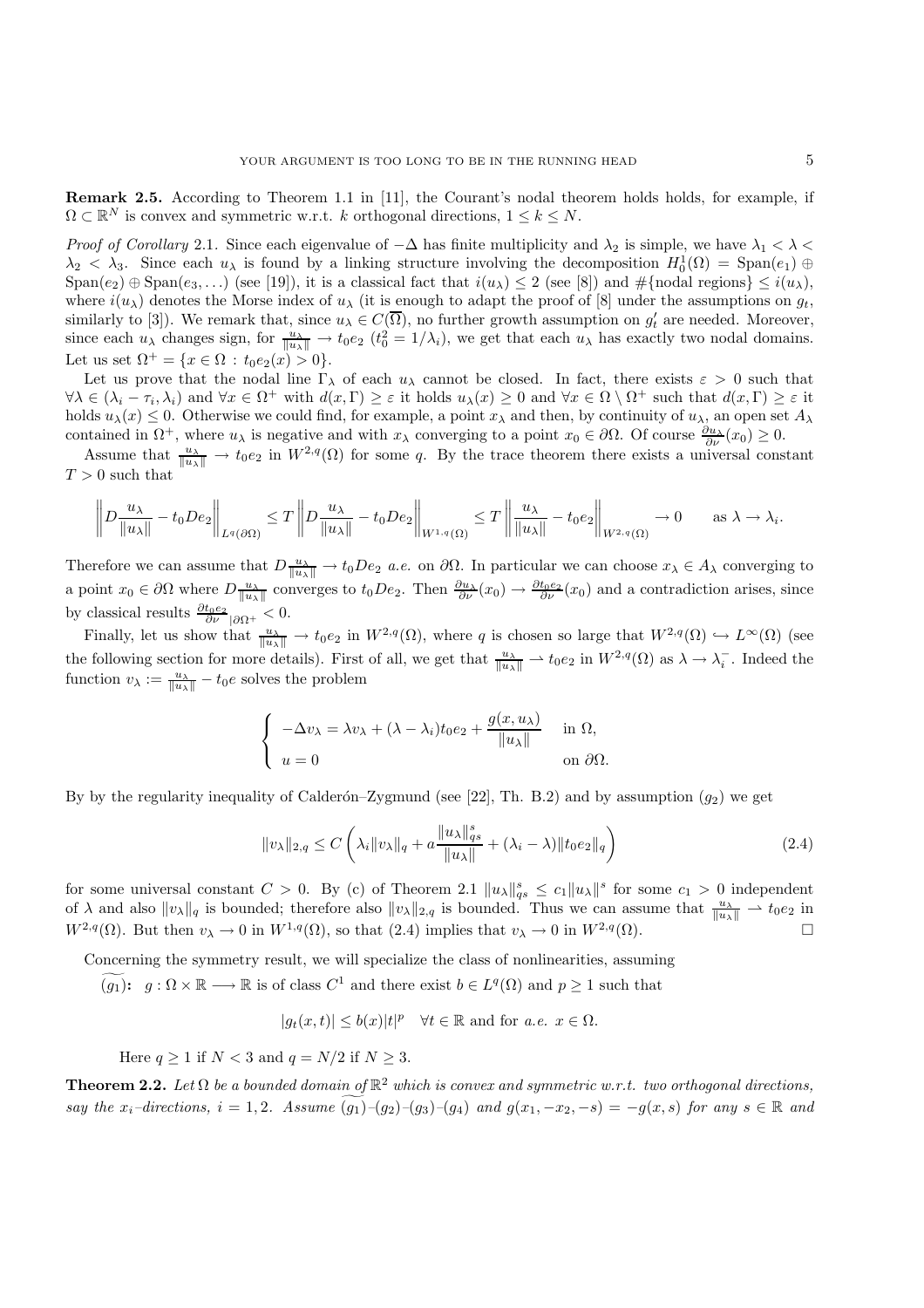*for a.e.*  $x \in \Omega$ *. Then there exists*  $\tau_2' \leq \tau_2$  *such that*  $\forall \lambda \in (\lambda_2 - \tau_2', \lambda_2)$ *, any solution*  $u_\lambda$  *of problem* (1.2) *found* in Theorem 2.1 *sotisfies*  $u(\lambda) = u_\lambda'(\lambda - \lambda)$ *in Theorem* 2.1 *satisfies*  $u_{\lambda}(x) = -u_{\lambda}(x_1, -x_2)$ .

## 3. Proof of Theorem 2.1

Let us introduce the  $C^1$  functional  $f_{\lambda}: H_0^1(\Omega) \longrightarrow \mathbb{R}$  defined by

$$
f_{\lambda}(u) = \frac{1}{2} \int_{\Omega} |Du|^2 \, \mathrm{d}x - \frac{\lambda}{2} \int_{\Omega} u^2 \, \mathrm{d}x - \int_{\Omega} G(x, u) \, \mathrm{d}x,
$$

whose critical points are the solutions of problem  $(1.2)$ .

Let us denote by  $u_\lambda$  one of the two families of solutions to (1.2) found in [19] with the property that  $f_\lambda(u_\lambda) \to 0$ as  $\lambda \to \lambda_i$ ,  $i > 2$ .

The proof of Theorem 2.1 will be given in several steps.

**First step.**  $u_{\lambda} \to 0$  in  $H_0^1(\Omega)$ .

*Proof.* Since  $u_{\lambda}$  solves (1.2), we have

$$
\int_{\Omega} Du_{\lambda} \cdot Dv \, dx - \lambda \int_{\Omega} u_{\lambda} v \, dx - \int_{\Omega} g(x, u_{\lambda}) v \, dx = 0 \qquad \forall v \in H_0^1(\Omega),
$$
\n(3.5)

and in particular

$$
\int_{\Omega} |Du_{\lambda}|^2 dx - \lambda \int_{\Omega} u_{\lambda}^2 dx - \int_{\Omega} g(x, u_{\lambda}) u_{\lambda} dx = 0.
$$
\n(3.6)

In this way

$$
f_{\lambda}(u) = \int_{\Omega} \left[ \frac{1}{2} g(x, u_{\lambda}) u_{\lambda} - G(x, u_{\lambda}) \right] dx \ge \left( \frac{\mu}{2} - 1 \right) \int_{\Omega} G(x, u_{\lambda}) dx > 0.
$$

But  $f_{\lambda}(u_{\lambda}) \to 0$  as  $\lambda \to \lambda_i$ , and so  $\int G(x, u_{\lambda}) \to 0$  as  $\lambda \to \lambda_i$ , which implies

 $u_{\lambda} \longrightarrow 0$  in  $L^{\mu}(\Omega)$ 

by  $(g_4)$ . Therefore, also  $u_\lambda \to 0$  strongly in  $H_0^1(\Omega)$ . In fact

$$
f_{\lambda}(u_{\lambda}) = \frac{1}{2} \int_{\Omega} |Du_{\lambda}|^2 dx - \frac{1}{2} \lambda \int_{\Omega} u_{\lambda}^2 dx - \int_{\Omega} G(x, u_{\lambda}) u_{\lambda} dx,
$$

and passing to the limit we get

$$
||u_{\lambda}|| \to 0. \tag{3.7}
$$

 $\Box$ 

We can now assume that there is  $u \in H_0^1(\Omega)$  such that  $u_\lambda / ||u_\lambda|| \rightharpoonup u$  in  $H_0^1(\Omega)$ . **Second step.** u solves  $-\Delta u = \lambda_i u$  in  $H_0^1(\Omega)$ .

*Proof.* If  $v \in H_0^1(\Omega)$ , (3.5) gives

$$
\int_{\Omega} \frac{Du_{\lambda}}{\|u_{\lambda}\|} \cdot Dv \, \mathrm{d}x - \lambda \int_{\Omega} \frac{u_{\lambda}}{\|u_{\lambda}\|} v \, \mathrm{d}x = \int_{\Omega} \frac{g(x, u_{\lambda})}{\|u_{\lambda}\|} v \, \mathrm{d}x. \tag{3.8}
$$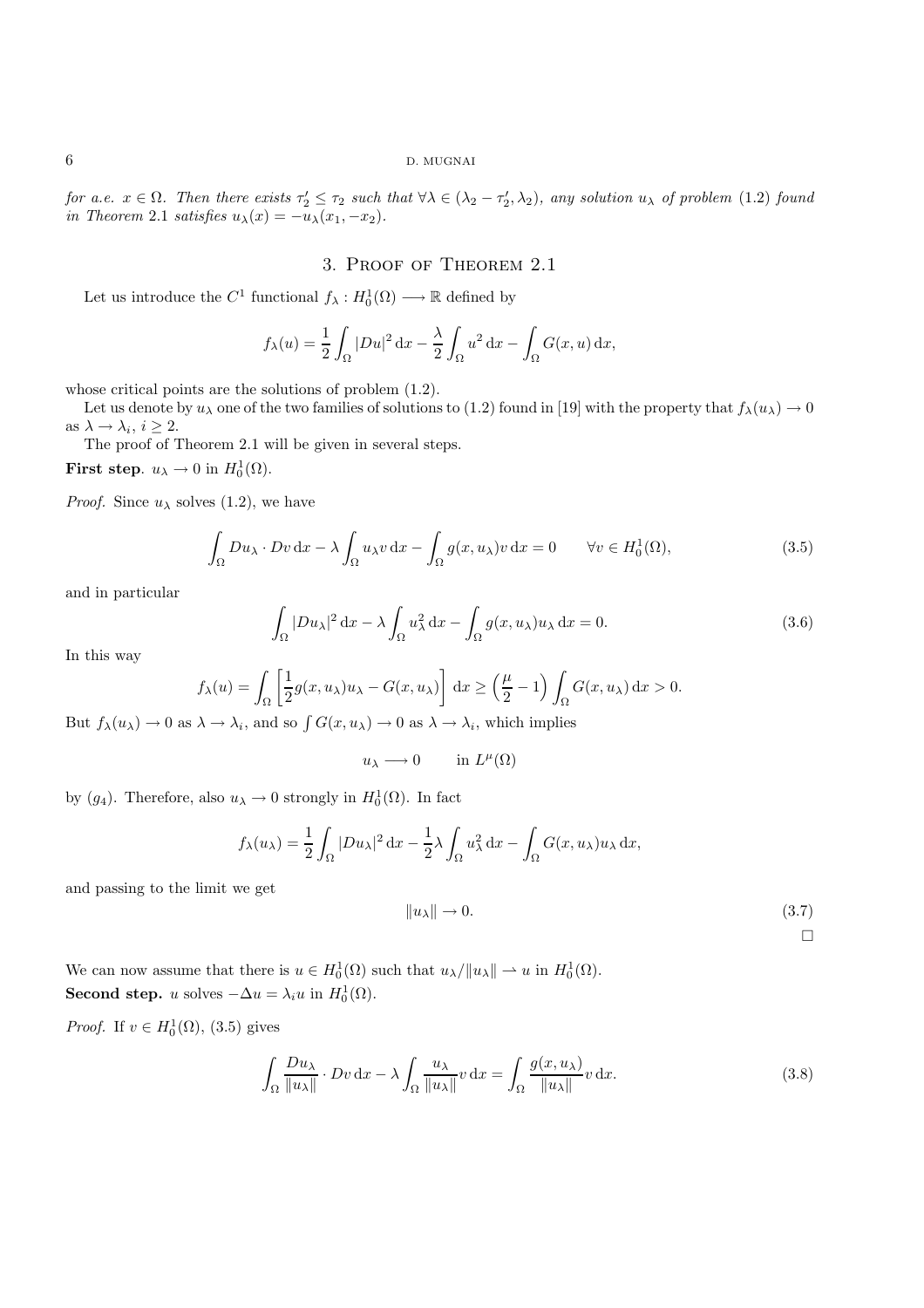The growth assumption  $(g_2)$ , Hölder and Sobolev inequalities imply

$$
\left| \int_{\Omega} \frac{g(x, u_{\lambda})}{\|u_{\lambda}\|} v \, dx \right| \le a \int_{\Omega} \frac{|u_{\lambda}|^s}{\|u_{\lambda}\|} |v| \, dx \le c \|u_{\lambda}\|^{s-1} \|v\|_{L^{\frac{2^*}{2^*-s}}},
$$

where  $c > 0$  is independent of  $u_{\lambda}$ .

In this way, passing to the limit in (3.8),

$$
\int_{\Omega} Du \cdot Dv \, \mathrm{d}x = \lambda_i \int_{\Omega} uv \, \mathrm{d}x \qquad \forall v \in H_0^1(\Omega),\tag{3.9}
$$

*i.e.* u solves  $-\Delta u = \lambda_i u$  in  $H_0^1(\Omega)$ , and so there exists  $t_0 \in \mathbb{R}$  such that  $u = t_0 e_i$ , where  $e_i \in E_{\lambda_i}$  (see Th. 2.1).  $\square$ 

**Third step.**  $u_{\lambda}/\|u_{\lambda}\| \to t_0 e_i$  strongly in  $H_0^1(\Omega)$ , as  $\lambda \to \lambda_i$ , where  $t_0^2 = \frac{1}{\lambda_i}$ .

*Proof.* Equation  $(3.6)$  and  $(g_2)$  imply that

$$
1 = \lim_{\lambda \to \lambda_i} \int_{\Omega} \frac{|Du_{\lambda}|^2}{\|u_{\lambda}\|^2} dx = \lambda_i \int_{\Omega} u^2 dx.
$$

In fact,

$$
\left| \int_{\Omega} \frac{g(x, u_{\lambda})}{\|u_{\lambda}\|} u_{\lambda} \,dx \right| \le a \int_{\Omega} \frac{|u_{\lambda}|^{s+1}}{\|u_{\lambda}\|} \,dx \le c_1 \|u_{\lambda}\|^{s-1}
$$

by Hölder and Sobolev inequalities,  $c_1 = c_1(\Omega, N) > 0$  being independent of  $u_\lambda$ . But equation (3.9) implies that

$$
\lambda_i \int_{\Omega} u^2 \, \mathrm{d}x = \int_{\Omega} |Du|^2 \, \mathrm{d}x,
$$

so that  $||u|| = 1$  and then the convergence is strong. The last equation gives the possible values of  $t_0$ .

Now, let us prove the following preliminary result.

**Proposition 3.1.** *Assume*  $N \leq 5$  *and one of the following hypotheses:* 

- $s < 4$  *if*  $N = 3$ ;
- $\bullet \ \ s < 2 \ \ if \ N = 4;$
- $s < \frac{4}{3}$  *if*  $N = 5$ *.*

*Then*  $u_{\lambda} \in C(\overline{\Omega})$  *and there exist*  $\tau_i > 0$  *and*  $C = C(\Omega, N, i) > 0$  *such that*  $\forall \lambda \in (\lambda_i - \tau_i, \lambda_i)$ 

 $||u_\lambda||_\infty \leq C||u_\lambda||.$ 

*Proof.* Since  $\Omega$  is of class  $C^2$ , it is a classical fact (see for example [22], Lem. B.3 and below) that any solution u of (1.2) belongs to  $C(\overline{\Omega})$ . In order to get the  $L^{\infty} - H_0^1$  estimate, let us note that  $u \in W^{2,q}(\Omega)$ , provided  $\lambda u + g(x, u) \in L^q(\Omega)$ , and there exists  $C > 0$  such that

$$
||u||_{W^{2,q}} \le C||\lambda u + g(x, u)||_{L^q}.
$$
\n(3.10)

Of course  $(g_2)$  implies that  $\lambda u + g(\cdot, u) \in L^q(\Omega)$  if  $\lambda |u| + a|u|^s \in L^q(\Omega)$ . Moreover

$$
\|\lambda u + a|u|^{s}\|_{q} \le \lambda \|u\|_{q} + \| |u|^{s}\|_{q} = \lambda \|u\|_{q} + \|u\|_{qs}^{s}
$$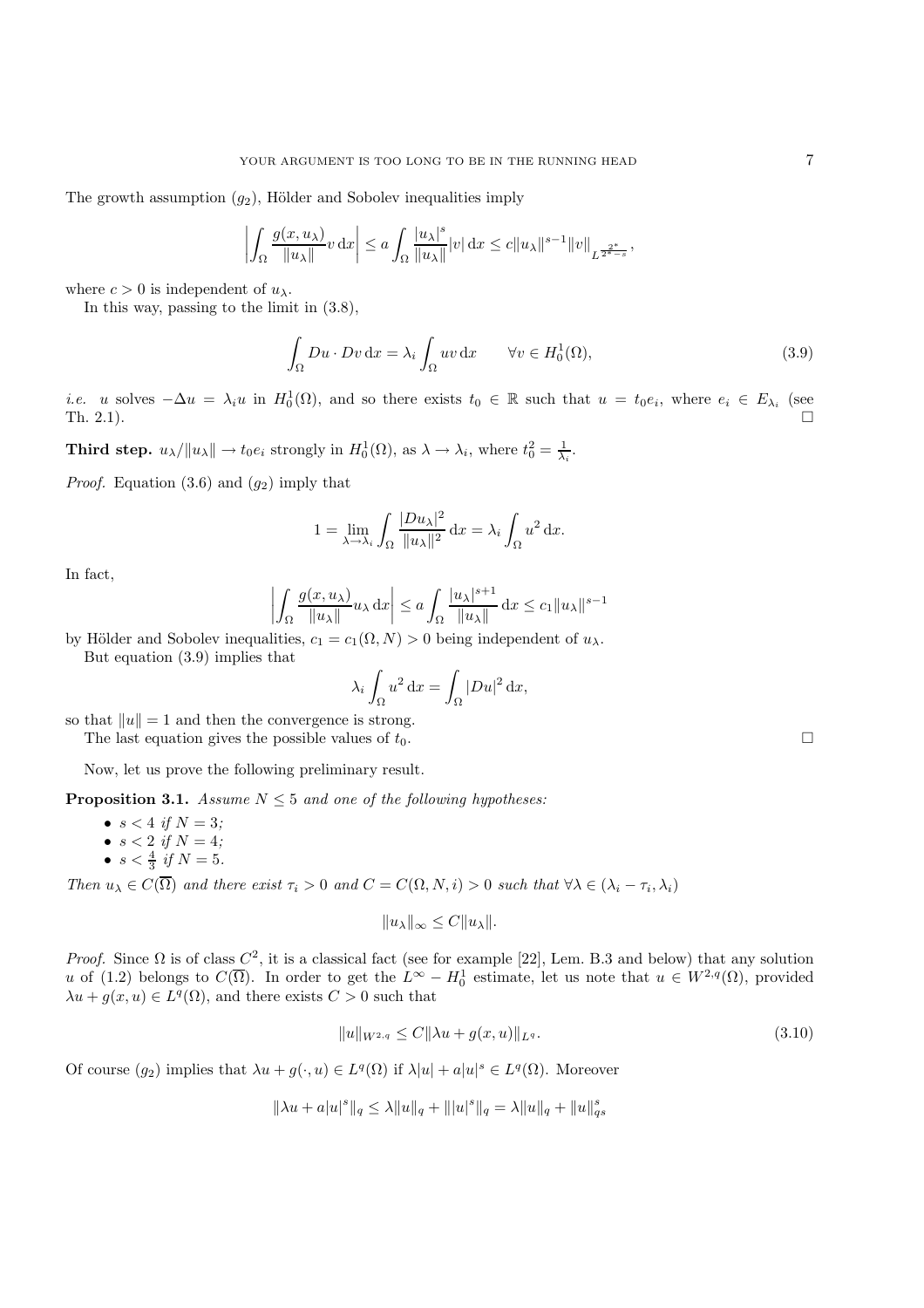and by Sobolev inequality

# $\leq \gamma\Big(\|u\|+\|u\|^s\Big),$

provided  $qs \leq 2^*$ , and  $\gamma > 0$  is a constant depending on  $\Omega$ , N, q and i.

Since  $||u_\lambda|| \to 0$  as  $\lambda \to \lambda_i$ , there exists  $\tau_i > 0$  such that  $||u_\lambda|| \leq 1 \,\forall \lambda \in (\lambda_i - \tau_i, \lambda_i)$ , so that fo such  $\lambda$ 's  $\|u_\lambda\|^s \leq \|u_\lambda\|$ . Therefore, (3.10) and the estimate above imply the existence of a constant  $C_1 = C_1(\Omega, N, q, i) > 0$ such that

$$
||u_\lambda||_{W^{2,q}} \leq C||u_\lambda|| \qquad \forall \lambda \in (\lambda_i - \tau_i, \lambda_i).
$$

If

$$
\frac{1}{q} - \frac{2}{N} < 0,
$$

Morrey's embedding theorem guarantees that

$$
||u_\lambda||_\infty \leq C_2 ||u_\lambda||_{W^{2,q}},
$$

where  $C_2$  is a universal constant.

Therefore we require  $q > \frac{N}{2}$  in order to get

$$
||u_\lambda||_\infty \le C_3 ||u_\lambda||
$$

for some  $C_3 > 0$  depending on  $\Omega$ , N, q and i.

Of course, if  $N = 1$  or  $N = 2$ , it is clear that any q large enough can be found.

- 
- 
- If  $N = 3$  one has to choose  $\frac{3}{2} < q \leq \frac{6}{s}$ , which is solvable only if  $s < 4$ .<br>If  $N = 4$  one has to choose  $2 < q \leq \frac{4}{s}$ , which is solvable only if  $s < 2$ .<br>If  $N = 5$  one has to choose  $\frac{5}{2} < q \leq \frac{10}{s}$ , which
- If  $N \ge 6$  it is clear that the system  $\frac{N}{2} < q \le \frac{2^*}{s}$  cannot be solved.

However, some refinements of the considerations above can be done invoking Moser's iteration technique (see [18]) and its development due to Brezis and Kato (see [9]). Therefore we now generalize Proposition 3.1 to get the following general  $L^{\infty} - H_0^1$  estimate, after remarking again that  $u_{\lambda} \in C(\overline{\Omega})$ . In this way Theorem 2.1 will be completely proved.

**Proposition 3.2.** *Under the assumptions of Theorem 2.1, there exist*  $\tau_i > 0$  *and*  $C = C(\Omega, N, i) > 0$  *such that*  $\forall \lambda \in (\lambda_i - \tau_i, \lambda_i), u_\lambda \in C(\overline{\Omega})$  *and* 

$$
||u_\lambda||_\infty \leq C||u_\lambda||.
$$

*Proof.* Let us rewrite the equation  $-\Delta u - \lambda u = g(x, u)$  as

$$
-\Delta u = \alpha(x)(1+|u|),\tag{3.11}
$$

where

$$
\alpha(x) := \frac{\lambda u(x) + g(x, u(x))}{1 + |u(x)|}.
$$

By standard regularity results, any solution in  $H_0^1(\Omega)$  of (3.11) belongs to  $L^q(\Omega)$  for any  $q \in [1,\infty)$ . Such a result is based on the classical iteration technique

if 
$$
u \in L^{2(q_{j-1}+1)}(\Omega) \Rightarrow u \in L^{2(q_{j}+1)}(\Omega)
$$
,

where

$$
q_j + 1 = (q_{j-1} + 1)\frac{N}{N-2}, \qquad j \ge 1 \quad \text{and } q_0 = 0,
$$
\n(3.12)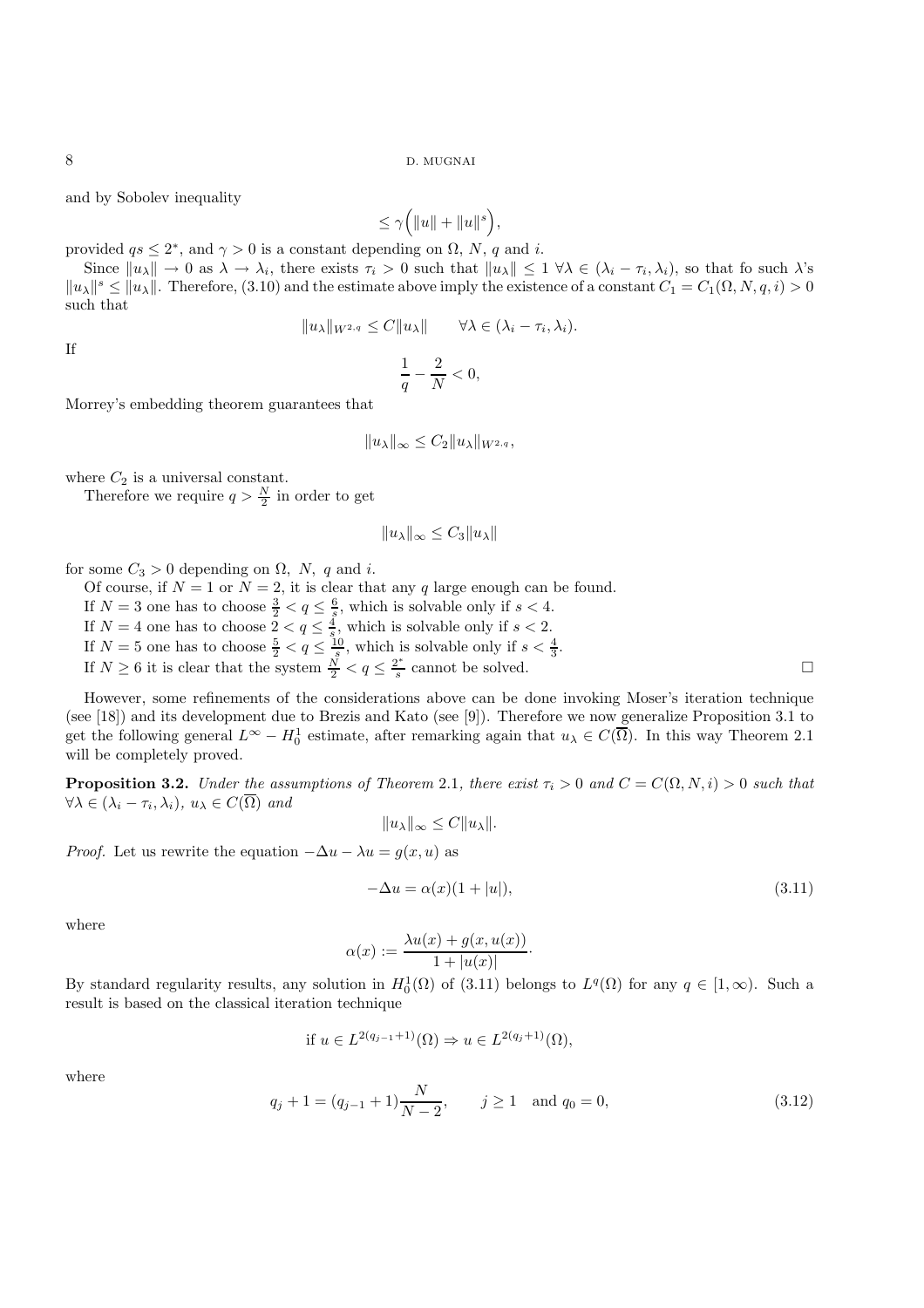which provides the following estimate for any  $q_i < \infty$  (for example, see [22], Lem. B.3):

$$
\int_{\Omega} |D|u|^{q_j+1}|^2 \, \mathrm{d}x \le \frac{C_{q_j}(1+c_*)}{\frac{1}{2} - \frac{q_j^2}{4(q_j+1)^2}},\tag{3.13}
$$

where

$$
C_{q_j} = \max\left\{ \|\alpha\|_{\frac{N}{2}} |\Omega|^{\frac{N}{N-2}}, 3 \|u\|_{2q_j+2}^{2q_j+2} \right\}
$$
\n(3.14)

and  $c_* \geq 0$  is such that

$$
\int_{\{|\alpha|>c_*\}} |\alpha|^{N/2} \,\mathrm{d} x \le \frac{1}{24} \cdot
$$

More precisely, one proves that  $|u|^{q_{j-1}+1} \in H_0^1(\Omega) \hookrightarrow L^{2^*}(\Omega)$ , and then  $u \in L^{\frac{2N(q_{j-1}+1)}{N-2}}(\Omega)$   $\forall j$ . This implies that  $u \in L^q(\Omega)$   $\forall q < \infty$ . In this way, by the Calderón–Zygmund inequality (see [22], Th. B.2),  $u \in W^{2,q}(\Omega)$  $\forall q < \infty$  and

$$
||u||_{W^{2,q}} \leq C(q)||\lambda u + g(\cdot, u)||_{q}.
$$
\n(3.15)

If q is sufficiently large  $(2q > N)$ ,  $W^{2,q}(\Omega) \hookrightarrow C(\overline{\Omega})$  and there exists  $\tilde{C}_q > 0$  such that

$$
||v||_{\infty} \le \tilde{C}_q ||v||_{W^{2,q}} \qquad \forall v \in W^{2,q}(\Omega). \tag{3.16}
$$

Thus, by (3.15) and (3.16), there exists  $C_1(q) > 0$  such that

$$
||u||_{\infty} \le C_1(q)||\lambda u + g(\cdot, u)||_q. \le C_1(q)(\lambda_i ||u||_q + a||u||_{qs}^s).
$$
\n(3.17)

If  $qs \leq 2^*$ , then  $||u||_q$ ,  $||u||_{qs} \leq C||u||$ , where C is independent of u. But  $||u|| \to 0$  as  $\lambda \to \lambda_i$ , so that there exists  $\tau_i > 0$  such that  $||u||^s \le ||u||$  for any  $\lambda \in (\lambda_i - \tau_i, \lambda_i)$  and from (3.17) the Proposition is proved (this is essentially the case of Prop. 3.1).

If  $qs > 2^*$ , first we observe that  $||u||_q \leq C(\Omega) ||u||_{qs}, C(\Omega)$  being independent of u, so that it will be enough to estimate  $||u||_{qs}$  in terms of  $||u||$ .

First of all, note that if  $u \in H_0^1(\Omega) \cap L^\infty(\Omega)$  and  $r > 2^*$ , then

$$
\int_{\Omega} |u|^r \, \mathrm{d}x \le ||u||_{\infty}^{r-2^*} ||u||_{2^*}^{2^*} \le \gamma ||u||_{\infty}^{r-2^*} ||u||^{2^*}
$$

by Sobolev theorem, so that

$$
||u||_{r} \leq C_{1}||u||_{\infty}^{1-\frac{2^{*}}{r}}||u||^{\frac{2^{*}}{r}},
$$
\n(3.18)

where  $C_1 > 0$  is independent of u.

Therefore, (3.17) and (3.18) imply

$$
||u||_{\infty} \leq C_i(||u||_{qs} + ||u||_{qs}^s) \leq C'_i \left( ||u||_{\infty}^{1 - \frac{2^*}{qs}} ||u||_{qs}^{\frac{2^*}{qs}} + ||u||_{\infty}^{s(1 - \frac{2^*}{qs})} ||u||_{q}^{\frac{2^*}{qs}} \right),
$$
\n(3.19)

where  $C_i$ ,  $C'_i > 0$  are independent of u, but depend on i.<br>If one proves that

If one proves that

$$
||u_{\lambda}||_{\infty} \to 0 \quad \text{as } \lambda \to \lambda_i^-, \tag{3.20}
$$

then

$$
||u_\lambda||_{\infty}^{s(1-\frac{2^*}{qs})} \le ||u_\lambda||_{\infty}^{1-\frac{2^*}{qs}}.
$$

Moreover,  $||u_\lambda|| \to 0$ , and then  $||u_\lambda||^{\frac{2^*}{q}} \le ||u_\lambda||^{\frac{2^*}{q_s}}$  for every  $\lambda$  in a suitable left neighborhood of  $\lambda_i$ , say  $(\lambda_i - \tau_i, \lambda_i)$ .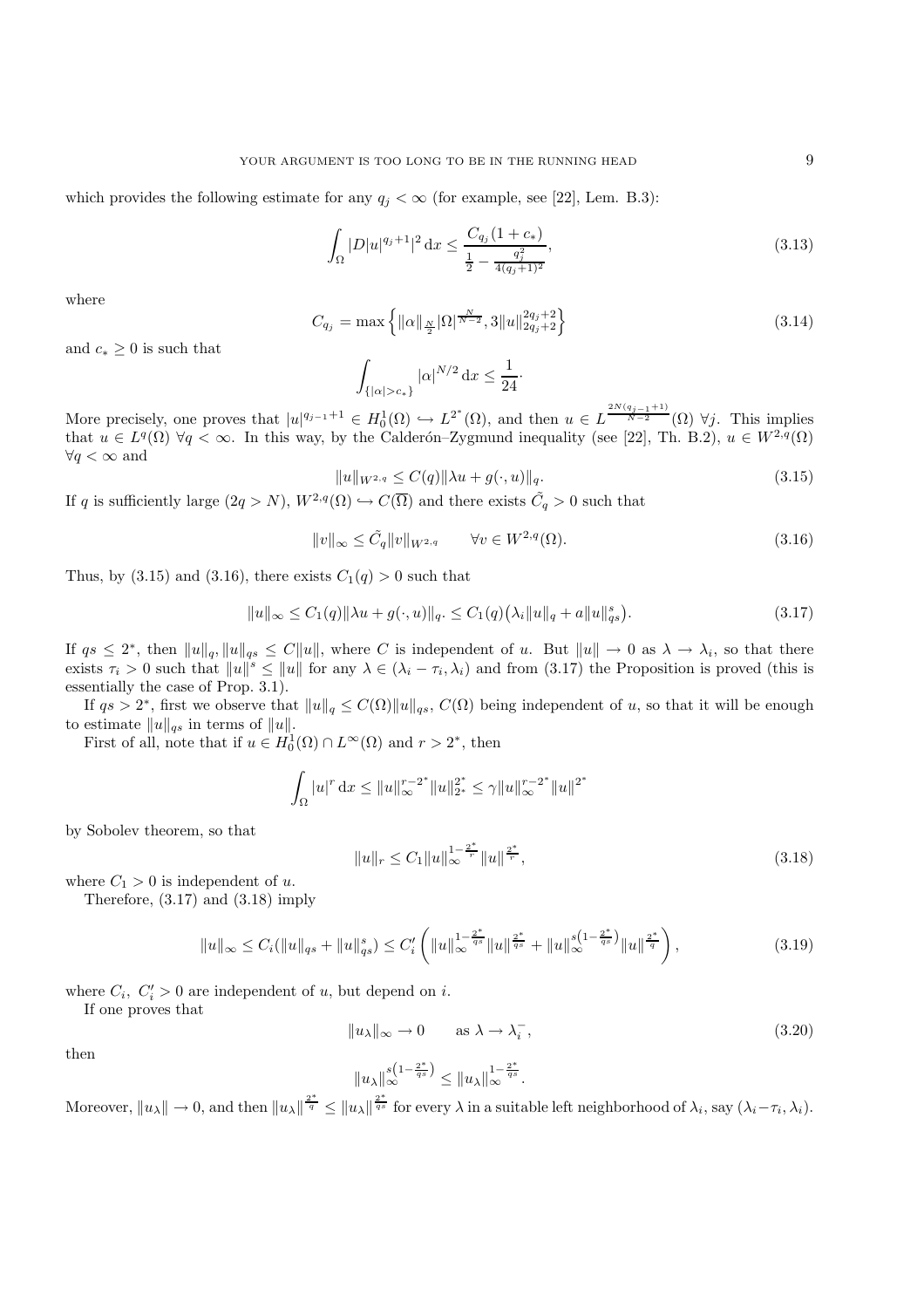In this way (3.19) implies

$$
||u_\lambda||_\infty \leq C_i' \left(||u_\lambda||_\infty^{1-\frac{2^*}{qs}} ||u_\lambda||^{\frac{2^*}{qs}} + ||u_\lambda||^{1-\frac{2^*}{qs}} ||u_\lambda||^{\frac{2^*}{qs}}\right),
$$

that is

$$
||u_\lambda||_\infty^{\frac{2^*}{qs}} \leq C_i'' ||u_\lambda||^{\frac{2^*}{qs}}
$$

for some  $C_i'' > 0$  independent of  $u_\lambda$ , so that the thesis follows.<br>Therefore, in order to conclude, we only need to prove (3)

Therefore, in order to conclude, we only need to prove (3.20). Its proof consists in a standard bootstrap argument based on inequality (3.13). This leads to an estimate which is less interesting than the one stated in the Proposition, but is enough to prove the main result. In fact, such a bootstrap argument gives an inequality of the form

$$
||u_{\lambda}||_{\infty} \le C||u_{\lambda}||^{\delta}
$$
\n(3.21)

for some  $C > 0$  and  $\delta \in (0, 1)$  independent of u and for any  $\lambda \in (\lambda_i - \tau_i, \lambda_i)$ , and this is enough to prove (3.20) thanks to (3.7). The proof of (3.21) is classical and we only sketch it for the sake of completeness.

From (3.17) it is enough to estimate  $||u_\lambda||_q$  and  $||u_\lambda||_{qs}$  in terms of  $||u_\lambda||$ . To this aim, take q so large that  $qs > N$ , so that  $W_0^{1,qs}(\Omega) \hookrightarrow C(\overline{\Omega})$  and there exists  $c = c(N, q, s) > 0$  such that

$$
||v||_{\infty} \le c||Dv||_{qs} \qquad \text{for every } v \in W_0^{1,qs}(\Omega). \tag{3.22}
$$

Let  $j \in \mathbb{N}$  be such that  $qs \leq \frac{2N(q_j+1)}{N-2}$ , where  $q_j$  is as in (3.12) and (3.13). In this way, we will apply (3.22) to the function  $|u|^{q_j+1}$ , and from (3.13) we get

$$
||u||_{\infty} \leq c_1 \left( \frac{C_{q_j}(1+c_*)}{\frac{1}{2}-\frac{q_j^2}{4(q_j+1)^2}} \right)^{\frac{1}{2q_j+2}}
$$

for some  $c_1 = c_1(N, q, s) > 0$ . Thus, to get (3.21), in view of (3.14) it is enough to estimate  $||\alpha||_{\frac{N}{2}}$  and  $||u||_{2q_j+2}$ in terms of powers of  $||u||$ .

First observe that

$$
\|\alpha\|_{\frac{N}{2}} \le \lambda_i \left\| \frac{u}{1+|u|} \right\|_{\frac{N}{2}} + a \| |u|^{s-1} \|_{\frac{N}{2}}.
$$
\n(3.23)

Since  $s < 2^* - 1$ , we get  $(s - 1)\frac{N}{2} < 2^*$  and by Sobolev inequality

$$
\| |u|^{s-1} \|_{\frac{N}{2}} \le \gamma \| u \|^{s-1}
$$
\n(3.24)

for some universal constant  $\gamma$ .

As for  $\Big|$  $\frac{u}{1+|u|}$  $\begin{array}{c} \n\end{array}$  $\Big\|_{\frac{N}{2}}$ , if  $N \leq 6$  we have

$$
\int_{\Omega} \left( \frac{|u|}{1+|u|} \right)^{N/2} \mathrm{d}x \le \int_{\Omega} |u|^{N/2} \mathrm{d}x,
$$

and  $N/2 \leq 2^*$ , so that Sobolev inequality gives  $\frac{u}{1+|u|}$  $\begin{array}{c} \n\end{array}$  $\Big\|_{\frac{N}{2}} \leq \gamma' \|u\|.$  In the case  $N > 6$ , note that for any  $\varepsilon \in (0,1)$ , it holds

$$
1+|u|\geq \frac{1}{\varepsilon^{\varepsilon}(1-\varepsilon)^{1-\varepsilon}}|u|^{\varepsilon}=C_{\varepsilon}^{-1}|u|^{\varepsilon},
$$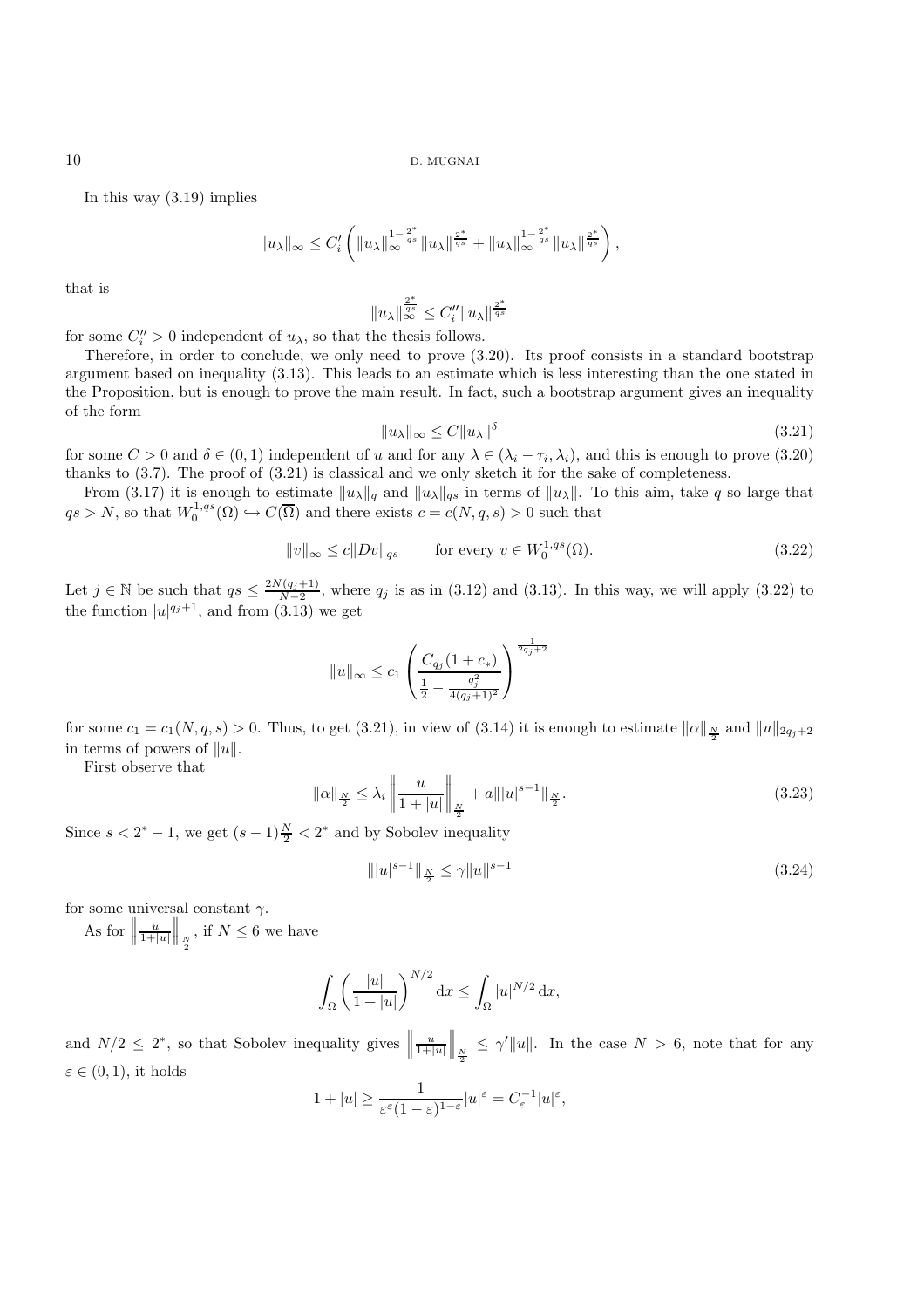where we have set

Since  $N \geq 7$ , one can take

 $C_{\varepsilon} = \varepsilon^{\varepsilon} (1 - \varepsilon)^{1 - \varepsilon}.$  $\varepsilon \in \left[1-\frac{4}{N-2},1-\frac{2}{N}\right]$ 1

so that

$$
\int_{\Omega} \left( \frac{|u|}{1+|u|} \right)^{N/2} \mathrm{d}x \le C_{\varepsilon}^{-1} \int_{\Omega} |u|^{(1-\varepsilon)N/2} \mathrm{d}x.
$$

By (3.25),

$$
1 \le (1 - \varepsilon)N/2 \le 2^*,
$$

and by Sobolev inequality

$$
\int_{\Omega} \left( \frac{|u|}{1+|u|} \right)^{N/2} \mathrm{d}x \le \bar{C} \|u\|^{(1-\varepsilon)N/2},\tag{3.26}
$$

for some  $\overline{C} > 0$  independent of u.

Finally, (3.23), (3.24) and (3.26) imply the existence of a constant  $M = M(\Omega, \lambda_i) > 0$  independent of u such that

$$
\|\alpha\|_{\frac{N}{2}} \leq M(\|u\|^{s-1} + \|u\| + \|u\|^{(1-\varepsilon)N/2}).
$$

Concerning the norm  $||u||_{2q_j+2}$  appearing in (3.14), if  $2q_j + 2 \leq 2^*$  it can be estimated directly by  $||u||$ . If  $2q_j + 2 > 2^*$ , we can rewrite the analogous of (3.13) for  $q_{j-1} + 1$ , that is

$$
\int_{\Omega} |D| u|^{q_{j-1}+1} |^{2} \, \mathrm{d}x \le \frac{C_{q_{j-1}} (1 + c_{*})}{\frac{1}{2} - \frac{q_{j-1}^{2}}{4(q_{j-1}+1)^{2}}},\tag{3.27}
$$

so that by Sobolev inequality and (3.12), we can estimate  $||u||_{2q_i+2}$  in terms of the left hand side of (3.27). If  $q_{j-1} + 1 \leq 2^*$  we conclude. Otherwise, after a finite number of steps we are reduced to estimate  $u_{q_{j-k}+1}(\Omega)$  in terms of powers of ||u|| for some  $k \in \mathbb{N}$  and the usual bootstrap argument applies.

Finally, since  $||u_\lambda|| \leq 1 \,\forall \lambda \in (\lambda_i - \tau_i, \lambda_i),$  (3.21) follows.

### 4. Proof of Theorem 2.2

In this section, we will always assume assumptions  $(g_1)$ ,  $(g_2)$ ,  $(g_3)$  and  $(g_4)$ .

**Lemma 4.1.** *Assume that*  $\Omega$  *is symmetric w.r.t. the* j–th axis,  $1 \leq j \leq N$ , that  $g(x_1, \ldots, -x_j, \ldots, x_n, -s)$  =  $-g(x, s)$ *, and that u solves* (1.2)*. Then also*  $\overline{u}(x) := -u(x_1, \ldots, -x_j, \ldots, x_n)$  *solves* (1.2)*.* 

Note that such a symmetry on g leads to the existence of infinitely many solutions to problem  $(1.2)$  (see, for example, [21]).

*Proof.* Let  $\varphi \in H_0^1(\Omega)$ . Then

$$
\int_{\Omega} D\overline{u} \cdot D\varphi \,dx - \int_{\Omega} \left[ \lambda \overline{u} - g(x, \overline{u}) \right] \varphi \,dx \quad \text{(change } x_j \mapsto -x_j) = \int_{\Omega} Du \cdot D\varphi(x_1, \dots, -x_j, \dots, x_n) \,dx
$$

$$
- \int_{\Omega} \left[ \lambda u - g(x, u) \right] \varphi(x_1, \dots, -x_j, \dots, x_n) \,dx = 0,
$$

since u is a solution of (1.2).

 $(3.25)$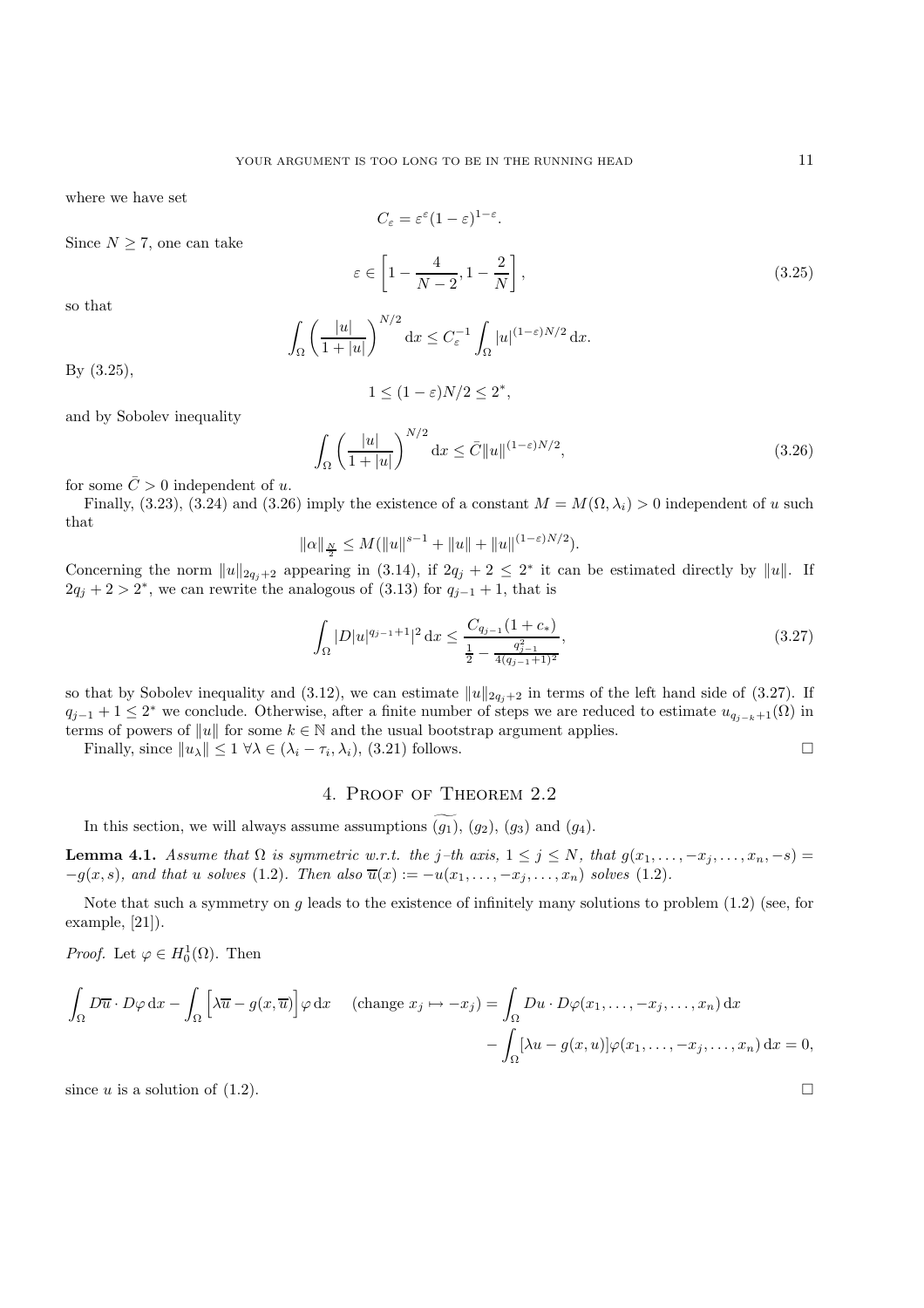Now set

$$
U_{\lambda}(x) := u_{\lambda}(x) - \overline{u}_{\lambda}(x)
$$

 $U_{\lambda}(x) := u_{\lambda}(x) - \overline{u}_{\lambda}(x)$ .<br>We will prove Theorem 2.2 by proving the following final

**Lemma 4.2.** *Under the assumptions of Lemma 4.1, if every element in*  $E_{\lambda_i}$  *(see Sect.* 2*) has only one nodal line, which is not closed, then there exists*  $\tau'_i \in (0, \tau_i]$  *such that*  $U_\lambda \equiv 0$  *for any*  $\lambda \in (\lambda_i - \tau'_i, \lambda_i)$ *.* 

**Remark 4.1.** The assumption "every element in  $E_{\lambda_i}$  has only one nodal line, which is not closed" is of course satisfied when  $i = 2$  and the Courant Nodal theorem holds.

*Proof of Lemma* 4.2. Assume by contradiction that  $U_{\lambda} \neq 0$ . Of course  $U_{\lambda} \to 0$  in  $H_0^1(\Omega)$  and uniformly as a consequence of  $(2, 7)$  and of Proposition 2.2. Now we prove that along coverages  $U_{\lambda}^{(||U_{\lambda}||)}$  w consequence of (3.7) and of Proposition 3.2. Now, we prove that, along sequences,  $U_\lambda / ||U_\lambda|| \to \pm \frac{1}{\sqrt{2}}$  $\frac{1}{\lambda_i}e_i$ . Indeed we can assume that  $U_{\lambda}/||U_{\lambda}|| \to U$  in  $H_0^1(\Omega)$  and *a.e.* in  $\Omega$  as  $\lambda \to \lambda_i$ . By Lemma 4.1,  $U_{\lambda}$  solves

$$
\begin{cases}\n-\Delta U_{\lambda} - \lambda U_{\lambda} = g(x, u_{\lambda}) - g(x, \overline{u}_{\lambda}) & \text{in } \Omega \\
U_{\lambda} = 0 & \text{on } \partial\Omega.\n\end{cases}
$$

Thus, if  $\varphi \in H_0^1(\Omega)$ ,

$$
\int_{\Omega} \frac{DU_{\lambda}}{\|U_{\lambda}\|} \cdot D\varphi \,dx - \lambda \int_{\Omega} \frac{U_{\lambda}}{\|U_{\lambda}\|} \varphi \,dx = \int_{\Omega} \frac{g(x, u_{\lambda}) - g(x, \overline{u}_{\lambda})}{\|U_{\lambda}\|} \varphi \,dx.
$$
\n(4.28)

By the Mean Value theorem, there exists  $v_\lambda$  with values between  $u_\lambda$  and  $\overline{u}_\lambda$  such that

$$
|g(x, u_\lambda) - g(x, \overline{u}_\lambda)| \leq |g_t(x, v_\lambda)| |U_\lambda|.
$$

By assumption  $(g_1)$ ,

$$
|g_t(x,v_\lambda)||U_\lambda| \leq b(x)|v_\lambda|^p |U_\lambda| \leq 2^{p-1}b(x)(\|u_\lambda\|_\infty^p + \|\overline{u}_\lambda\|_\infty^p)|U_\lambda|.
$$

Therefore, (4.28) implies that U solves  $-\Delta U = \lambda_i U$  in  $H_0^1(\Omega)$ . Indeed,

$$
\left| \int_{\Omega} \frac{g(x, u_{\lambda}) - g(x, \overline{u}_{\lambda})}{\|U_{\lambda}\|} \phi \,dx \right| \leq 2^{p-1} (\|u_{\lambda}\|_{\infty}^p + \|\overline{u}_{\lambda}\|_{\infty}^p) \int_{\Omega} b(x) \frac{|U_{\lambda}|}{\|U_{\lambda}\|} |\phi| \,dx
$$
  

$$
\leq 2^{p-1} (\|u_{\lambda}\|_{\infty}^p + \|\overline{u}_{\lambda}\|_{\infty}^p) \frac{\|U_{\lambda}\|_{2^*}}{\|U_{\lambda}\|} \, \|b\|_{N/2} \|\phi\|_{2^*},
$$

and since  $u_{\lambda} \to 0$  uniformly, the assertion is proved, for  $||U_{\lambda}||_{2^*} \leq \gamma ||U_{\lambda}||$  by Sobolev inequality (we wrote the estimates in the second  $N > 2$  the second  $N \leq 2$  being enclosure). Thus there exists  $t \in \mathbb{R$ estimates in the case  $N \geq 3$ , the case  $N < 3$  being analogous). Thus there exists  $t \in \mathbb{R}$  such that  $U = te_i$ . But from (4.28) we also get

$$
\int_{\Omega} \frac{|DU_{\lambda}|^2}{\|U_{\lambda}\|^2} dx - \lambda \int_{\Omega} \frac{U_{\lambda}^2}{\|U_{\lambda}\|^2} dx = \int_{\Omega} \frac{g(x, u_{\lambda}) - g(x, \overline{u}_{\lambda})}{\|U_{\lambda}\|^2} U_{\lambda} dx.
$$

Reasoning as above,

$$
\left| \int_{\Omega} \frac{g(x, u_{\lambda}) - g(x, \overline{u}_{\lambda})}{\|U_{\lambda}\|^2} U_{\lambda} \, dx \right| \leq 2^{p-1} (\|u_{\lambda}\|_{\infty}^p + \|\overline{u}_{\lambda}\|_{\infty}^p) \frac{\|U_{\lambda}\|_{2^*}^2}{\|U_{\lambda}\|^2} \|b\|_{N/2}.
$$

Thus, passing to the limit,

$$
1 = \lambda_i \int_{\Omega} U^2 \, \mathrm{d}x
$$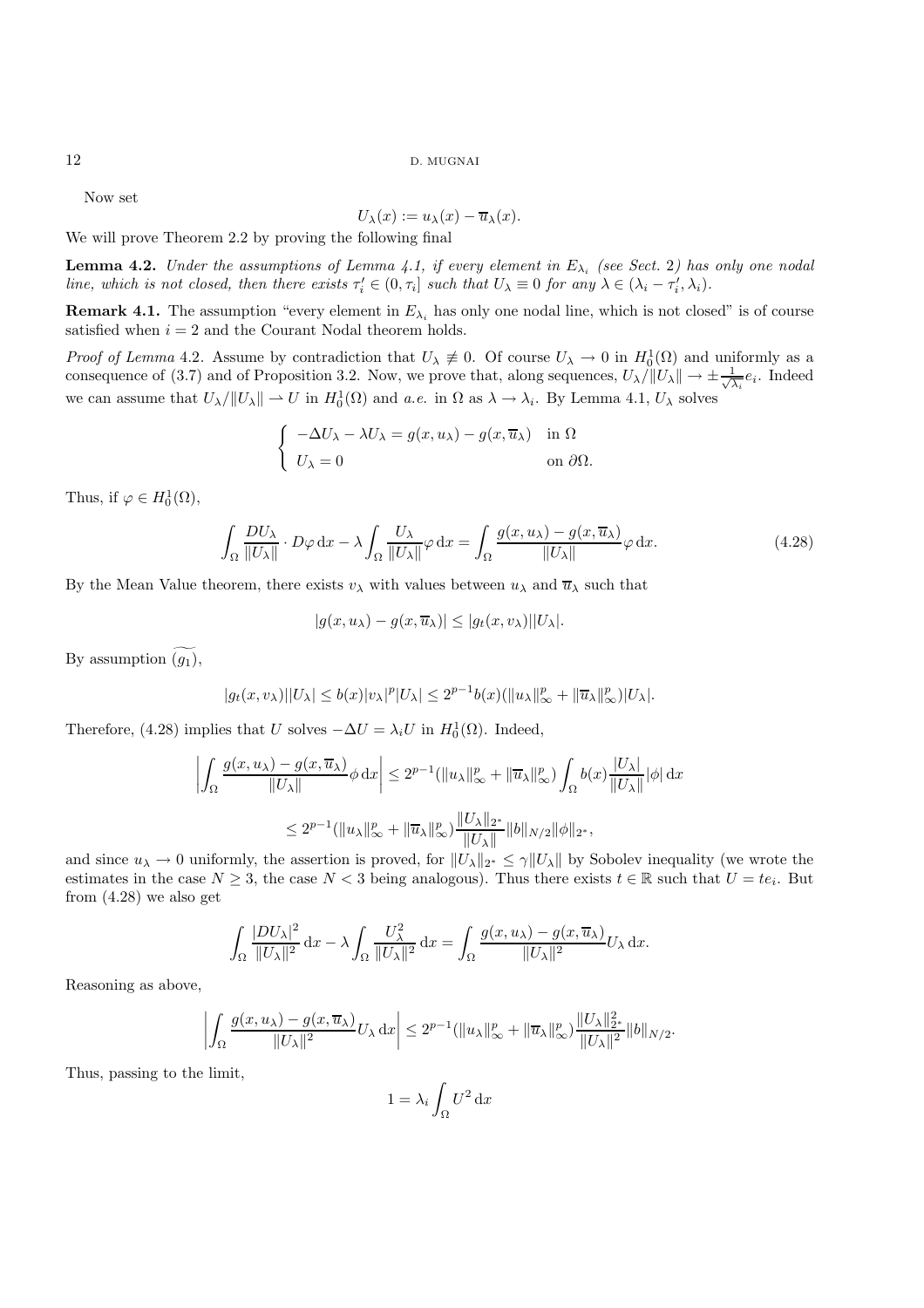and therefore

$$
\int_{\Omega} |DU|^2 \, \mathrm{d}x = \lambda_i \int_{\Omega} U^2 \, \mathrm{d}x = 1,
$$
\n
$$
\text{(a) and } t = \pm \frac{1}{\Delta}.
$$

so that  $U_{\lambda} / ||U_{\lambda}|| \to U$  strongly in  $H_0^1(\Omega)$  and  $t = \pm \frac{1}{\sqrt{2}}$  $\lambda_i$ Thus there exists  $e \in E_{\lambda_i}$  such that

 $\frac{U_{\lambda}}{\|U_{\lambda}\|} \longrightarrow \frac{1}{\sqrt{\lambda_i}}e$  in  $H_0^1(\Omega)$  and *a.e.* in  $\Omega$ . (4.29)

Since e changes sign and its nodal line is not closed, and since  $\Omega$  is symmetric w.r.t. every  $x_i$ –axes, there exists  $x = (x_1, \ldots, x_N) \in \Omega$  and  $j \in \{1, \ldots, N\}$  such that  $e(x) > 0$  and  $e(\bar{x}) < 0$ , where we set  $\bar{x} =$  $(x_i, \ldots, -x_j, \ldots, x_N)$ . Moreover, by (4.29), we can also suppose that

$$
\frac{U_{\lambda}(x)}{\|U_{\lambda}\|} \to \frac{1}{\sqrt{\lambda_i}} e(x) > 0
$$
\n(4.30)

and

$$
\frac{U_{\lambda}(\bar{x})}{\|U_{\lambda}\|} \to \frac{1}{\sqrt{\lambda_i}} e(\bar{x}) < 0. \tag{4.31}
$$

If  $\lambda$  is sufficiently close to  $\lambda_i$ , by (4.30) we would have

$$
u_{\lambda}(x) > \overline{u}_{\lambda}(x) = -u_{\lambda}(x_1, \dots, -x_j, \dots, x_n)
$$
\n(4.32)

and by (4.31)

$$
u_{\lambda}(x_1, \ldots, -x_j, \ldots, x_n) < \overline{u}_{\lambda}(x) = -u_{\lambda}(x). \tag{4.33}
$$

Therefore, (4.32) and (4.33) give  $u_{\lambda}(x) > u_{\lambda}(x)$  and a contradiction arises.<br>Then  $U_{\lambda} \equiv 0$ . Then  $U_{\lambda} \equiv 0$ .

We are now able to conclude.

*Proof of Theorem* 2.2. By assumption  $g(x_1, -x_2, -s) = -g(x, s)$ , so that Lemma 4.1 implies that both  $u_\lambda(x_1, x_2)$ and  $-u_\lambda(x_1, -x_2)$  solve problem (1.2). By Theorem 1.2 in [11], since  $\Omega \subset \mathbb{R}^2$  is convex and symmetric w.r.t.  $x_1$  and  $x_2$ , any second eigenfunction of  $-\Delta$  in  $H_0^1(\Omega)$  changes sign exactly once and the eigenspace associated to  $\lambda_2$  is spanned by eigenfunctions each of which is odd in one variable and even in the other one; thus any linear combination of them has its nodal line intersecting  $\partial\Omega$ . Then, by Lemma 4.2 applied for  $i = N = 2$ , if  $\lambda \in (\lambda_2 - \tau_2', \lambda_2)$  we get  $u_\lambda(x_1, x_2) = -u_\lambda(x_1, -x_2).$ 

The author wishes to thank Prof. F. Pacella for suggesting the problem of symmetry for solutions near resonance. Moreover, the author takes the opportunity to thank the anonymous referee for the careful reading and for the helpful comments, which improved the presentation of the paper.

#### **REFERENCES**

- [1] A. Ambrosetti and P.H. Rabinowitz, Dual variational methods in critical point theory and applications. J. Funct. Anal. **14** (1973) 349–381.
- [2] M. Balabane, J. Dolbeault and H. Ounaies, Nodal solutions for a sublinear elliptic equation. Nonlinear Analysis TMA **52** (2003) 219–237.
- [3] A. Bahri and P.L. Lions, Solutions of superlinear elliptic equations and their Morse indices. Comm. Pure Appl. Math. **45** (1992) 1205–1215.
- [4] T. Bartsch, K.C. Chang and Z.Q. Wang, On the Morse indices of sign changing solutions of nonlinear elliptic problems. Math. Z. **233** (2000) 655–677.
- [5] T. Bartsch, Z. Liu and T. Weth, Sign changing solutions of superlinear Schrödinger equation. Comm. Partial Differ. Equ. 29 (2004) 25–42.